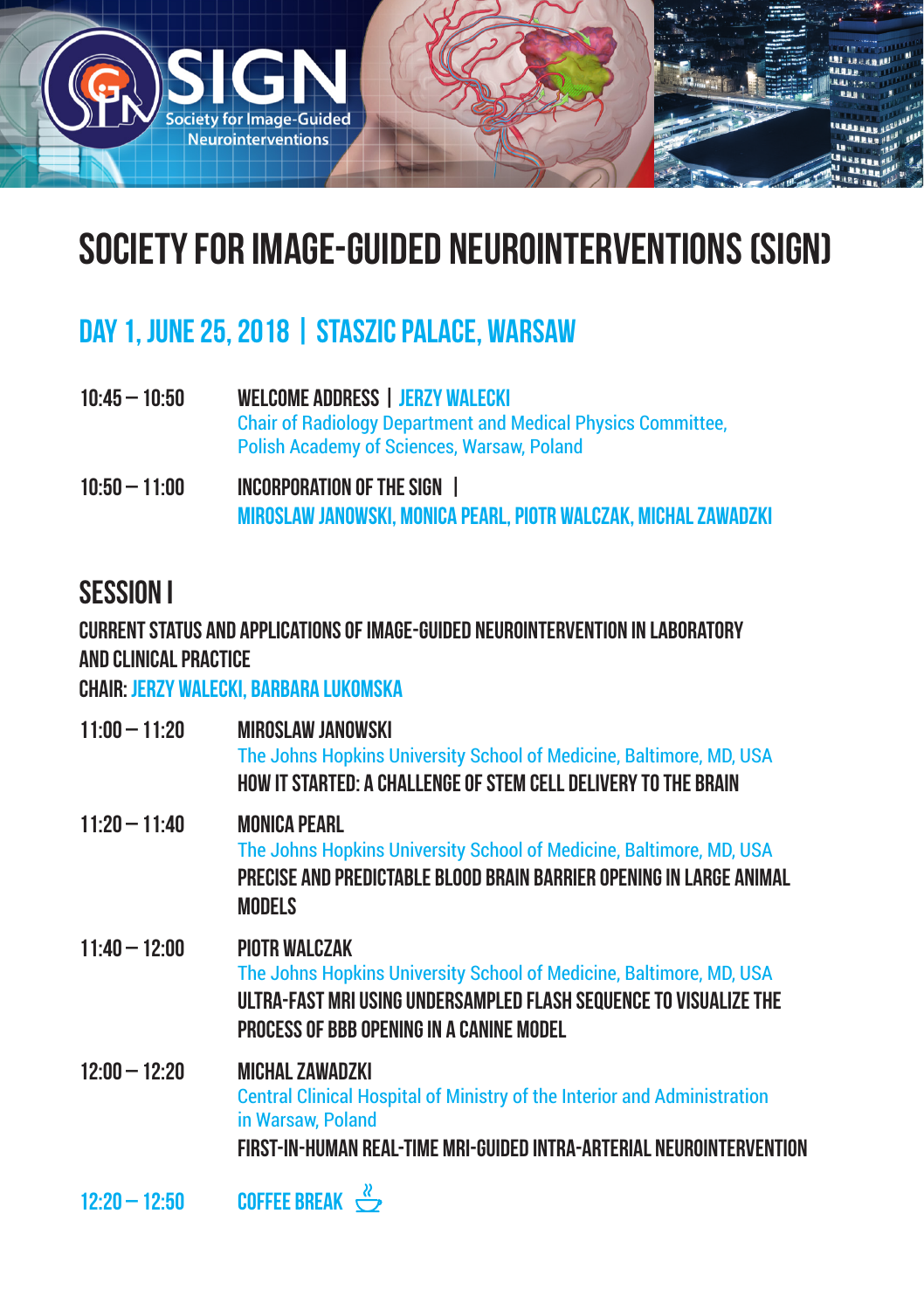

## SESSION II

ADDRESSING THE NEEDS OF MRI NEUROINTERVENTIONS Chair: Wojciech Maksymowicz, Monica Pearl

| $12:50 - 13:10$ | QIN QIN<br>The Johns Hopkins University School of Medicine, Baltimore, MD, USA<br>MAGNETIC RESONANCE ANGIOGRAPHY AS A ROADMAP FOR INTRA-ARTERIAL<br><b>NEUROINTERVENTIONS</b> |
|-----------------|-------------------------------------------------------------------------------------------------------------------------------------------------------------------------------|
| $13:10 - 13:30$ | PARAG KARMARKAR<br>The Johns Hopkins University School of Medicine, Baltimore, MD, USA<br>A LANDSCAPE OF MRI-COMPATIBLE CATHETERS                                             |
| $13:30 - 13:50$ | <b>RAFI DE PICCIOTTO</b><br><b>Insighted</b><br>FOCUSED ULTRASOUND FOR MRI-GUIDED BLOOD BRAIN BARRIER DISRUPTION                                                              |
| $13:50 - 14:10$ | <b>INDUSTRY SILVER SPONSOR PRESENTATION   PHILIPS HEALTHCARE</b>                                                                                                              |
| $14:10 - 15:00$ | <b>LUNCH BREAK ? BY</b>                                                                                                                                                       |

# **SESSION III**

PERSPECTIVE FOR GROWTH AND FUTURE APLICATIONS

Chair: Tim Magnus, Maciej Szajner

| $15:00 - 15:20$ | <b>SEAN SAVITZ</b><br>University of Texas Health Sciences Center Houston, USA<br>INTRAARTERIAL CELL THERAPIES IN STROKE                                               |
|-----------------|-----------------------------------------------------------------------------------------------------------------------------------------------------------------------|
| $15:20 - 15:40$ | <b>VINCENT COSTALAT</b><br>Montpellier University Hospital, Montpellier, France<br>SELECTIVE DESTRUCTION OF BRAIN PARENCHYMA : THE NEXT STEP FOR<br>NEUROINTERVENTION |
|                 |                                                                                                                                                                       |

16:00 – 18:00 TOUR OF THE CITY  $\mathcal{D}$ 

19:00 – 22:00 DINNER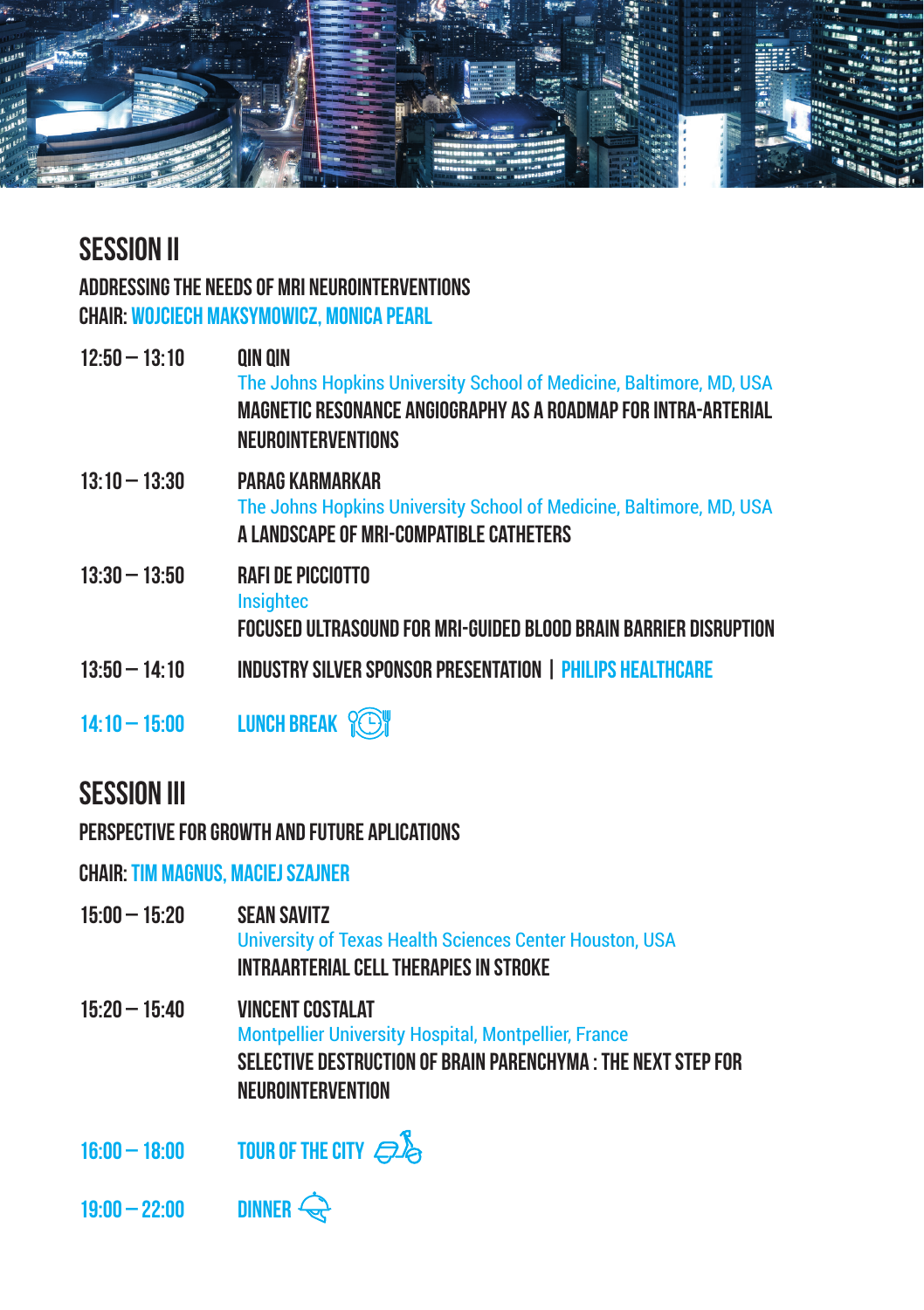

# Society for Image-Guided Neurointerventions (SIGN)

## DAY 2, JUNE 26, 2018 | WARSAW UNIVERSITY OF LIFE SCIENCES, WARSAW

09:00 – 09:20 Welcome Address and presentation of the Life Sciences Center Zdzislaw Gajewski

Director, Warsaw University of Life Sciences, Poland

### Session I

### TECHNOLOGIES AND TOOLS AIDING NEUROINTERVENTION Chair: Vincent Costalat, Piotr Walczak

| $9:20 - 9:40$   | <b>TIM MAGNUS</b><br><b>University Medical Center Hamburg-Eppendorf, Germany</b><br>NEUROINFLAMMATION AS A THERAPEUTIC TARGET IN STROKE                                                             |
|-----------------|-----------------------------------------------------------------------------------------------------------------------------------------------------------------------------------------------------|
| $9:40 - 10:00$  | <b>RAFAEL GUZMAN</b><br>University Hospital Basel, University of Basel, Switzerland<br>ENDOGENOUS NEUROGENESIS AS A POTENTIAL THERAPEUTIC TARGET IN STROKE                                          |
| $10:00 - 10:20$ | AMNON BAR-SHIR<br>Weizman Institute of Science, Rehovot, Israel<br>NOVEL STRATEGIES FOR CELLULAR MR IMAGING: MOLECULAR DESIGN & CONTRAST<br><b>MECHANISMS</b>                                       |
| $10:20 - 10:40$ | WIESLAW NOWINSKI<br>University of Cardinal Stefan Wyszynski in Warsaw, Poland<br>MODELING OF VASCULATURE IN INTERVENTIONAL RADIOLOGY SIMULATION                                                     |
| $10:40 - 11:00$ | <b>WOJCIECH LESNIAK</b><br>The Johns Hopkins University School of Medicine, Baltimore, MD, USA<br>APPLICATION OF POSITRON EMISSION TOMOGRAPHY IN INTRA-ARTERIAL<br>THERAPEUTICS DELIVERY INTO BRAIN |
| $11:00 - 11:20$ | <b>INDUSTRY GOLD SPONSOR PRESENTATION   GE HEALTHCARE</b>                                                                                                                                           |
| $11:20 - 11:50$ | <b>COFFEE BREAK</b> $\overset{\alpha}{\smile}$                                                                                                                                                      |